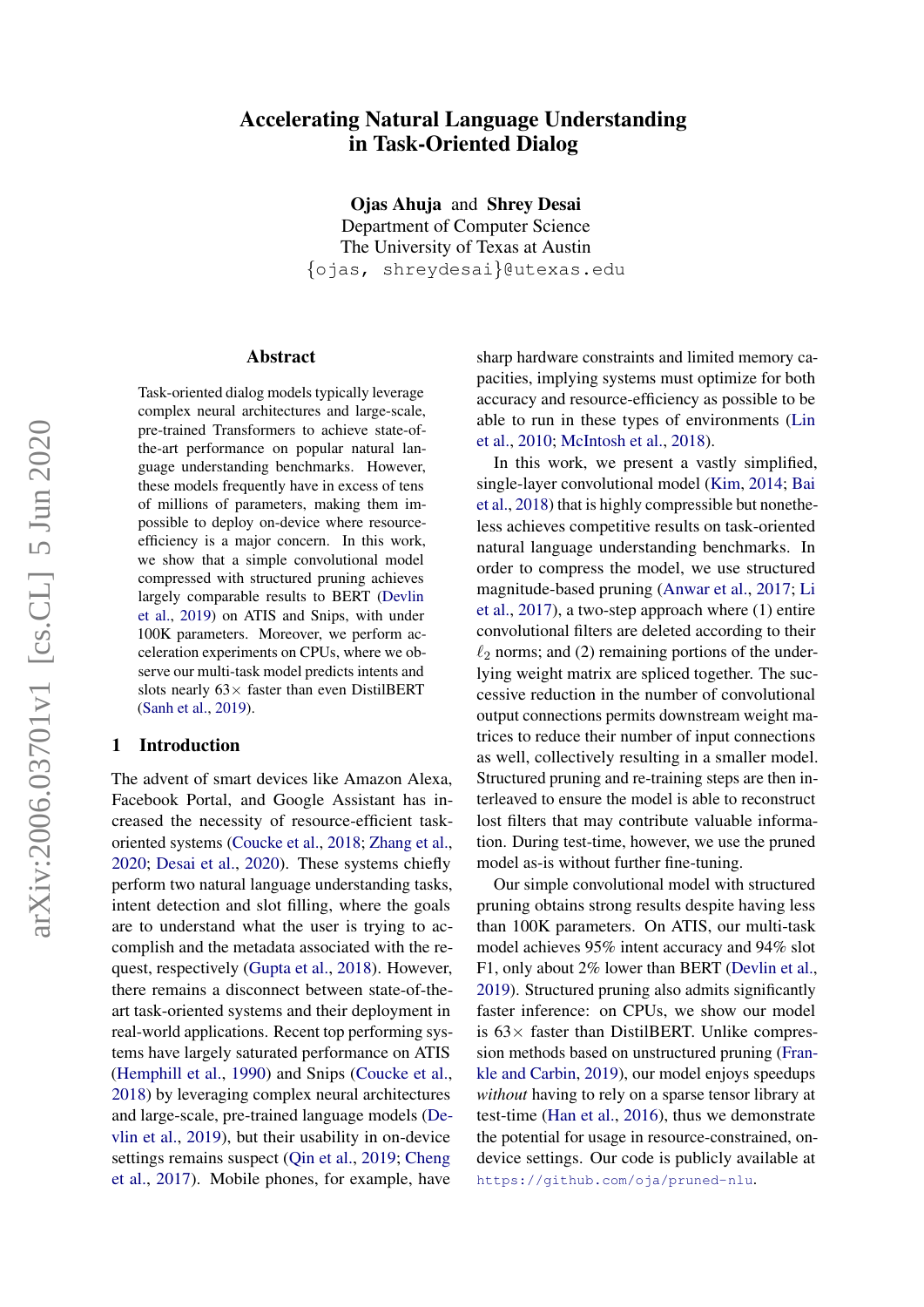### 2 Related Work

Task-Oriented Dialog. Dialog systems perform a range of tasks, including language understanding, dialog state tracking, content planning, and text generation [\(Bobrow et al.,](#page-5-9) [1977;](#page-5-9) [Henderson,](#page-5-10) [2015;](#page-5-10) [Yu et al.,](#page-6-5) [2016;](#page-6-5) [Yan et al.,](#page-6-6) [2017;](#page-6-6) [Gao et al.,](#page-5-11) [2018\)](#page-5-11). For smart devices, specifically, intent detection and slot filling form the backbone of natural language understanding (NLU) modules, which can either be used in single-turn or multi-turn conversations [\(Coucke et al.,](#page-5-1) [2018;](#page-5-1) [Rastogi et al.,](#page-6-7) [2020\)](#page-6-7). We contribute a single-turn, multi-task NLU system especially tailored for on-device settings, as demonstrated through acceleration experiments.

Model Compression. In natural language processing, numerous works have used compression techniques like quantization (Wróbel et al., [2018;](#page-6-8) [Zafrir et al.,](#page-6-9) [2019\)](#page-6-9), distillation [\(Sanh et al.,](#page-6-0) [2019;](#page-6-0) [Tang et al.,](#page-6-10) [2019;](#page-6-10) [Jiao et al.,](#page-5-12) [2020\)](#page-5-12), pruning [\(Yoon](#page-6-11) [et al.,](#page-6-11) [2018;](#page-6-11) [Gordon et al.,](#page-5-13) [2020\)](#page-5-13), and smaller representations [\(Ravi and Kozareva,](#page-6-12) [2018;](#page-6-12) [Kozareva and](#page-5-14) [Ravi,](#page-5-14) [2018;](#page-5-14) [Desai et al.,](#page-5-2) [2020\)](#page-5-2). Concurrently, [Desai](#page-5-2) [et al.](#page-5-2) [\(2020\)](#page-5-2) develop lightweight convolutional representations for on-device task-oriented systems, related to our goals, but they do not compare with other compression methods and solely evaluate on a proprietary dataset. In contrast, we compare the efficacy of structured pruning against strong baselines—including BERT [\(Devlin et al.,](#page-5-0) [2019\)](#page-5-0) on the open-source ATIS and Snips datasets.

### 3 Convolutional Model

Convolutions for On-Device Modeling. Stateof-the-art task-oriented models are largely based on recurrent neural networks (RNNs) [\(Wang et al.,](#page-6-13) [2018\)](#page-6-13) or Transformers [\(Qin et al.,](#page-6-1) [2019\)](#page-6-1). However, these models are often impractical to deploy in lowresource settings. Recurrent models must sequentially unroll sequences during inference, and selfattention mechanisms in Transformers process sequences with quadratic complexity [\(Vaswani et al.,](#page-6-14) [2017\)](#page-6-14). High-performing, pre-trained Transformers, in particular, also have upwards of tens of millions of parameters, even when distilled [\(Tang et al.,](#page-6-10) [2019;](#page-6-10) [Sanh et al.,](#page-6-0) [2019\)](#page-6-0).

Convolutional neural networks (CNNs), in contrast, are highly parallelizable and can be significantly compressed with structured pruning [\(Li](#page-6-4) [et al.,](#page-6-4) [2017\)](#page-6-4), while still achieving competitive performance on a variety of NLP tasks [\(Kim,](#page-5-6) [2014;](#page-5-6)

[Gehring et al.,](#page-5-15) [2017\)](#page-5-15). Furthermore, the core convolution operation has enjoyed speedups with dedicated digital signal processors (DSPs) and field programmable gate arrays (FPGAs) [\(Ahmad and](#page-4-2) [Pasha,](#page-4-2) [2020\)](#page-4-2). Model compatibility with on-device hardware is one of the most important considerations for practitioners as, even if a model works well on high throughput GPUs, its components may saturate valuable resources like memory and power [\(Lin et al.,](#page-6-2) [2010\)](#page-6-2).

Model Description. Model inputs are encoded as a sequence of integers  $\mathbf{w} = (w_1, \dots, w_n)$  and right-padded up to a maximum sequence length. The embedding layer replaces each token  $w_i$  with a corresponding d-dimensional vector  $\mathbf{e}_i \in \mathbb{R}^d$ sourced from pre-trained GloVe embeddings [\(Pen](#page-6-15)[nington et al.,](#page-6-15) [2014\)](#page-6-15). A feature map  $c \in \mathbb{R}^{n-h+1}$ is then calculated by applying a convolutional filter of height  $h$  over the embedded input sequence. We apply max-over-time pooling  $\hat{c} = \max(c)$  [\(Col](#page-5-16)[lobert et al.,](#page-5-16) [2011\)](#page-5-16) to simultaneously reduce the dimensionality and extract the most salient features. The pooled features are then concatenated and fed through a linear layer with dropout [\(Sri](#page-6-16)[vastava et al.,](#page-6-16) [2014\)](#page-6-16). The objective is to maximize the log likelihood of intents, slots, or both (under a multi-task setup), and is optimized with Adam [\(Kingma and Ba,](#page-5-17) [2015\)](#page-5-17).

To ensure broad applicability, our model emphasizes simplicity, and therefore minimizes the number of extraneous architectural decisions: there is only a single convolutional block, no residual connections, and no normalization layers.

Temporal Padding. The model described above is capable of predicting an intent that encompasses the entire input sequence, but cannot be used for sequence labeling tasks, namely slot filling. To create a one-to-one correspondence between input tokens and output slots, [Bai et al.](#page-4-0) [\(2018\)](#page-4-0) left-pad the input sequence by  $k - 1$ , where k is the kernel size. We modify this by loosening the causality constraint and instead padding each side by  $\frac{k-1}{2}$ . Visually, this results in a "centered" convolution that inculcates bidirectional context when computing a feature map. Note that this padding is unnecessary for intent detection, therefore we skip it when training a single-task intent model.

Multi-Task Training. Intent detection and slot filling can either be disjointly learned with dedicated single-task models or jointly learned with a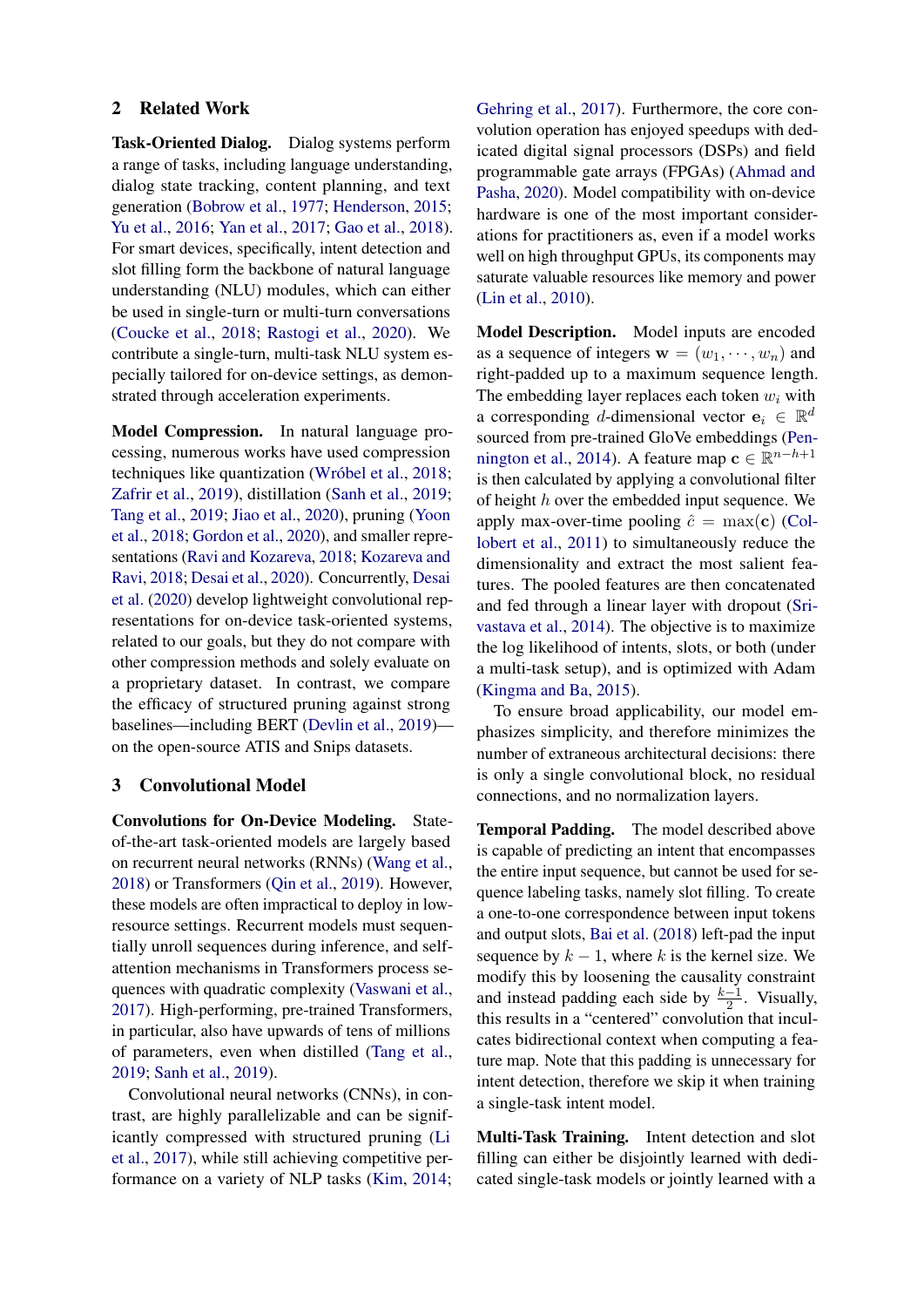unified multi-task model [\(Liu and Lane,](#page-6-17) [2016\)](#page-6-17). In the latter model, we introduce task-specific heads on top of the common representation layer and simultaneously optimize both objectives:

$$
\mathcal{L}_{joint} = \alpha \mathcal{L}_{intent} + (1 - \alpha) \mathcal{L}_{slot}
$$

for  $\alpha$  where  $0 \leq \alpha \leq 1$ . Empirically, we observe that weighting  $\mathcal{L}_{slot}$  more than  $\mathcal{L}_{intent}$  results in higher performance ( $\alpha \approx 0.2$ ). Our hypothesis is that, because of the comparative difficulty of the slot filling task, the model is required to learn a more robust representation of each utterance, which is nonetheless useful for intent detection.

### 4 Structured Pruning

Structured vs. Unstructured Pruning. Pruning is one compression technique that removes weights from an over-parameterized model [\(Le-](#page-5-18)[Cun et al.,](#page-5-18) [1990\)](#page-5-18), often relying on a heuristic function that ranks weights (or groups of weights) by their importance. Methods for pruning are broadly categorized as unstructured and structured: unstructured pruning allows weights to be removed haphazardly without geometric constraints, but structured pruning induces well-defined sparsity patterns, for example, dropping entire filters in a convolutional layer according to their norm [\(Molchanov et al.,](#page-6-18) [2016;](#page-6-18) [Li et al.,](#page-6-4) [2017;](#page-6-4) [Anwar et al.,](#page-4-1) [2017\)](#page-4-1). Critically, the model's true size is not diminished with unstructured pruning, as without a sparse tensor library, weight matrices with scattered zero *elements* must still be stored [\(Han et al.,](#page-5-8) [2016\)](#page-5-8). In contrast, structurally pruned models do not rely on such libraries at test-time since non-zero *units* can simply be spliced together.

Pruning Methodology. The structured pruning process is depicted in Figure [1.](#page-2-0) In each pruning iteration, we rank each filter by its  $\ell_2$  norm, greedily remove filters with the smallest magnitudes, and splice together non-zero filters in the underlying weight matrix. The deletion of a single filter results in one less output channel, implying we can also remove the corresponding input channel of the subsequent linear layer with a similar splicing operation. Repetitions of this process result in an objectively smaller model because of reductions in the convolutional and linear layer weight matrices. Furthermore, this process does not lead to irregular sparsity patterns, resulting in a general speedup on all hardware platforms.

<span id="page-2-0"></span>

Figure 1: Structured pruning of convolutional models by (1) ranking filters by their  $\ell_2$  norm, then (2) splicing out the lowest norm filter, resulting in a successively smaller weight matrix. Because each filter convolves input filters  $c_{\text{in}}$  into one output filter  $c_{\text{out}}$ , removing a single filter results in  $c_{\text{out}} - 1$  output channels.

The heuristic function for ranking filters and whether to re-train the model after a pruning step are important hyperparameters. We experimented with both  $\ell_1$  and  $\ell_2$  norms for selecting filters, and found that  $\ell_2$  slightly outperforms  $\ell_1$ . More complicated heuristic functions, such as deriving filter importance according to gradient saliency [\(Persand](#page-6-19) [et al.,](#page-6-19) [2020\)](#page-6-19), can also be dropped into our pipeline without modification.

One-Shot vs. Iterative Pruning. Furthermore, when deciding to re-train the model, we experiment with one-shot and iterative pruning [\(Frankle and](#page-5-7) [Carbin,](#page-5-7) [2019\)](#page-5-7). One-shot pruning involves repeatedly deleting filters until reaching a desired sparsity level without re-training, whereas iterative pruning interleaves pruning and re-training, such that the model is re-trained to convergence after each pruning step. These re-training steps increase overall training time, but implicitly help the model "reconstruct" deleted filter(s), resulting in significantly better performance. During test-time, however, the pruned model uses significantly fewer resources, as we demonstrate in our acceleration experiments.

### 5 Tasks and Datasets

We build convolutional models for intent detection and slot filling, two popular natural language understanding tasks in the task-oriented dialog stack. Intent detection is a multi-class classification problem, whereas slot filling is a sequence labeling problem. Formally, given utterance tokens  $\mathbf{w} = (w_1, \dots, w_n)$ , models induce a joint distribution  $P(y_{\text{intent}}^*, \mathbf{y}_{\text{slot}}^* | \mathbf{w})$  over an intent label  $y_{\text{intent}}^*$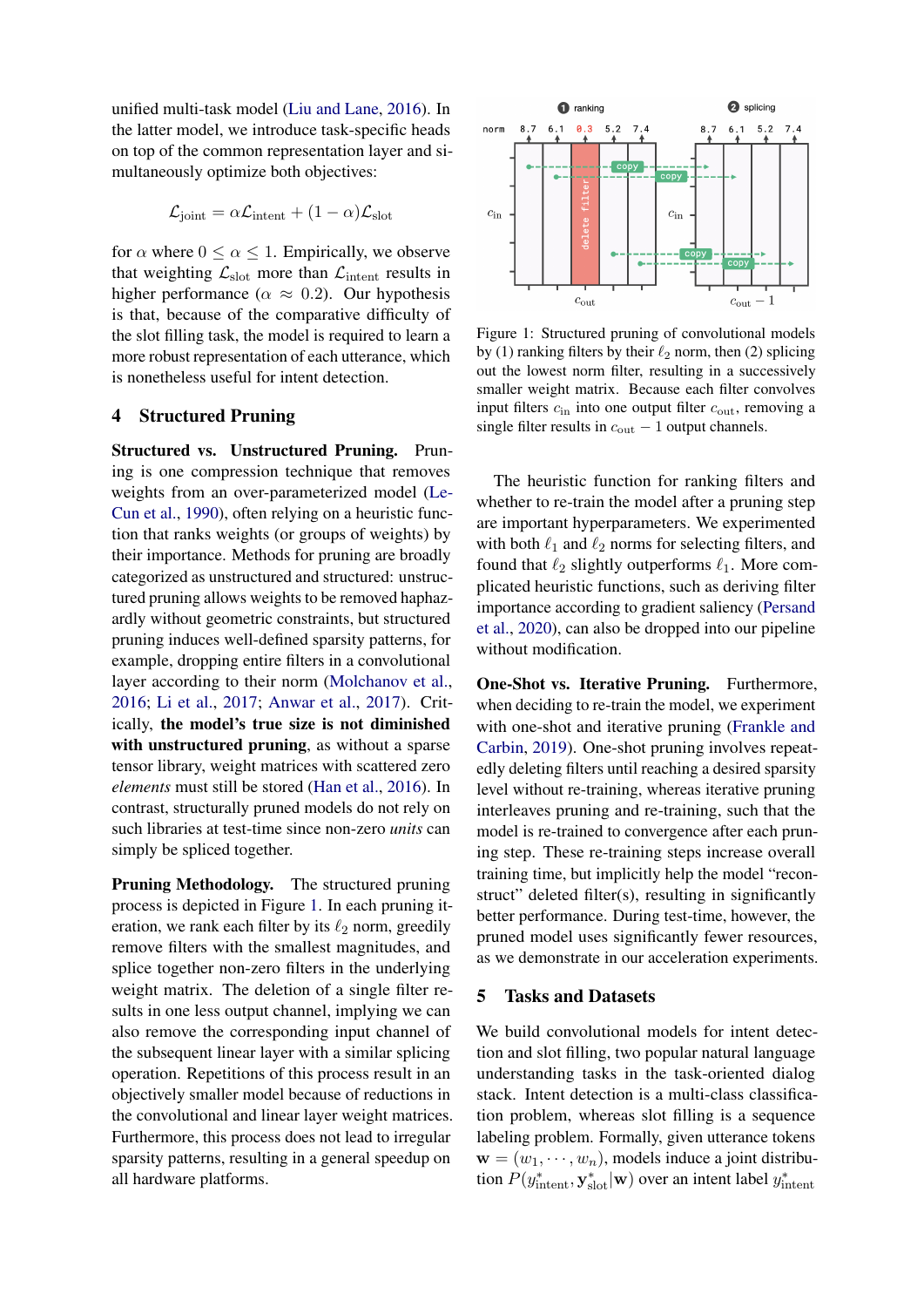<span id="page-3-0"></span>

| Models                            | <b>ATIS</b> |       | Snips  |       |  |  |  |
|-----------------------------------|-------------|-------|--------|-------|--|--|--|
|                                   | Intent      | Slot  | Intent | Slot  |  |  |  |
| <b>Baselines</b>                  |             |       |        |       |  |  |  |
| <b>Slot-Gated RNN</b>             | 94.10       | 95.20 | 97.00  | 88.80 |  |  |  |
| <b>Stack Propagation</b>          | 96.90       | 95.90 | 98.00  | 94.20 |  |  |  |
| DistilBERT (66M)                  | 96.98       | 95.44 | 97.94  | 94.59 |  |  |  |
| <b>BERT</b> (110M)                | 97.16       | 96.02 | 98.26  | 95.05 |  |  |  |
| <b>Method: No Compression</b>     |             |       |        |       |  |  |  |
| Single-Task                       | 94.94       | 94.01 | 96.54  | 85.06 |  |  |  |
| Multi-Task (195K/174K)            | 94.98       | 94.30 | 96.97  | 84.38 |  |  |  |
| <b>Method: Structured Pruning</b> |             |       |        |       |  |  |  |
| Single-Task                       | 95.45       | 94.61 | 96.94  | 85.11 |  |  |  |
| Multi-Task (97K/87K)              | 95.39       | 94.42 | 97.17  | 83.81 |  |  |  |

Table 1: Intent accuracy and slot F1 of baseline models [\(Goo et al.,](#page-5-19) [2018;](#page-5-19) [Qin et al.,](#page-6-1) [2019;](#page-6-1) [Sanh et al.,](#page-6-0) [2019;](#page-6-0) [Devlin et al.,](#page-5-0) [2019\)](#page-5-0) and our systems on ATIS and Snips. We experiment with single-task and multi-task models. Number of model parameters are shown in parentheses where applicable; multi-task models use the format (ATIS/Snips).

and slot labels  $y_{\text{slot}}^* = (y_{\text{slot}}^{*(1)}, \dots, y_{\text{slot}}^{*(n)})$ . These models are typically multi-task: intent and slots predictions are derived with task-specific heads but share a common representation [\(Liu and Lane,](#page-6-17) [2016\)](#page-6-17). However, since the intent and slots of an utterance are independent, we can also learn single-task models, where an intent model optimizes  $P(y_{\text{intent}}^*|\mathbf{w})$  and a slot model optimizes  $P(\mathbf{y}_{\text{slot}}^*|\mathbf{w})$ . We experiment with both approaches, although our ultimate compressed model is multitasked as aligned with on-device use cases.

Following previous work, we evaluate on ATIS [\(Hemphill et al.,](#page-5-4) [1990\)](#page-5-4) and Snips [\(Coucke et al.,](#page-5-1) [2018\)](#page-5-1), both of which are single-turn dialog benchmarks with intent detection and slot filling. ATIS has 4,478/500/893 train/validation/test samples, respectively, with 21 intents and 120 slots. Snips has 13,084/700/700 samples with 7 intents and 72 slots. Our setup follows the same preparation as [Zhang](#page-6-20) [et al.](#page-6-20) [\(2019\)](#page-6-20).

### 6 Experiments and Results

We evaluate the performance, compression, and acceleration of our structured pruning approach against several baselines. Note that we do not employ post-hoc compression methods like quantization [\(Guo,](#page-5-20) [2018\)](#page-5-20), as they are orthogonal to our core method, and can be utilized at no additional cost to further improve performance on-device.

<span id="page-3-1"></span>

| Params | CR(%) | Pruning |       | Distillation |       |
|--------|-------|---------|-------|--------------|-------|
|        |       | Intent  | Slot  | Intent       | Slot  |
| 195K   | $0\%$ | 94.98   | 94.30 | 93.84        | 94.12 |
| 156K   | 20%   | 95.39   | 94.19 | 94.85        | 94.22 |
| 117K   | 40%   | 95.03   | 94.14 | 94.51        | 94.13 |
| 78K    | 60%   | 95.10   | 94.12 | 92.27        | 94.32 |
| 39K    | 80%   | 94.40   | 93.91 | 90.48        | 94.05 |
| 19K    | 90%   | 92.23   | 93.20 | 78.28        | 92.46 |
| 9Κ     | 95%   | 88.35   | 92.19 | 70.89        | 89.54 |
| 2K     | 99%   | 79.49   | 87.17 | 70.89        | 64.75 |

Table 2: ATIS performance of multi-task models compressed with structured pruning (ours) and knowledge distillation [\(Hinton et al.,](#page-5-21) [2015\)](#page-5-21) as the compression rate (CR; %) increases. We report intent accuracy and slot F1. Darker shades of red indicate higher absolute performance drops with respect to 100%.

### 6.1 Benchmark Results

We experiment with both single-task and multi-task models, with and without structured pruning, on ATIS and Snips. The results are displayed in Table [1.](#page-3-0) Our multi-task model with structured pruning, even with over a 50% reduction in parameters, performs on par with our NO COMPRESSION baselines. On ATIS, our model is comparable to SLOT-GATED RNN [\(Goo et al.,](#page-5-19) [2018\)](#page-5-19) and is only about 2% worse in accuracy/F1 than BERT. However, we note that our model's slot F1 severely drops off on Snips, possibly because it is a much larger dataset spanning a myriad of domains. Whether our pre-trained embeddings have sufficient explanatory power to scale past common utterances is an open question.

Furthermore, to approximate what information is lost after compression, we analyze which samples' predictions flip from correct to incorrect after structured pruning. We observe that sparser models tend to prefer larger classes; for example, in slot filing, tags are often mislabeled as "outside" in IOB labeling [\(Tjong and Sang,](#page-6-21) [2000\)](#page-6-21). This demonstrates a trade-off between preserving non-salient features that work on average for all classes or salient features that accurately discriminate between the most prominent classes. Our model falls on the right end of this spectrum, in that it greedily de-prioritizes representations for inputs that do not contribute as much to aggregate dataset log likelihood.

### 6.2 Comparison with Distillation

In addition, we compare structured pruning with knowledge distillation, a popular compression technique where a small, student model learns from a large, teacher model by minimizing the KL diver-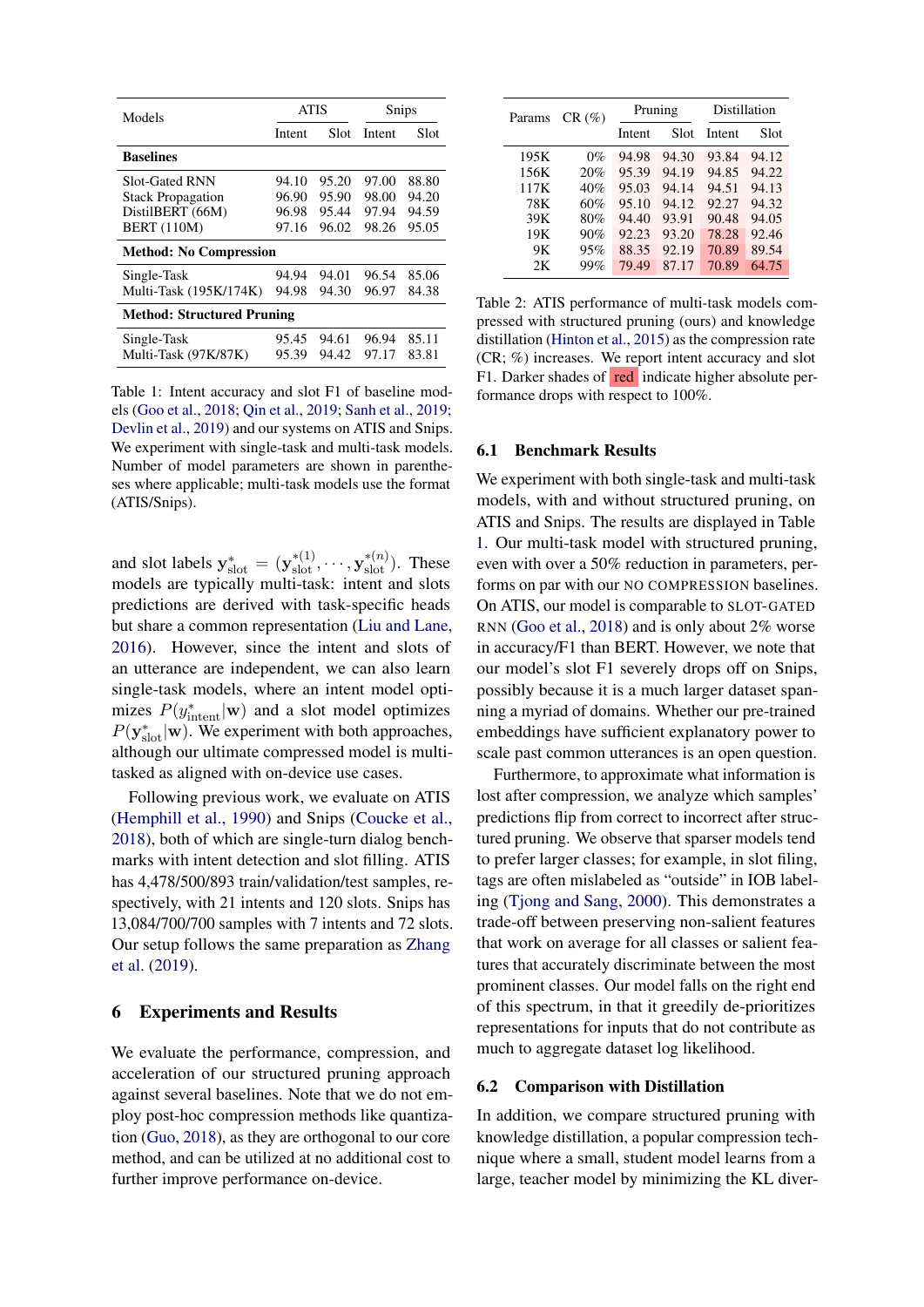<span id="page-4-3"></span>

Figure 2: Performance-compression tradeoff curves on ATIS and Snips, comparing multi-task models compressed with structured pruning (ours) and knowledge distillation [\(Hinton et al.,](#page-5-21) [2015\)](#page-5-21). Pruning curves denote the mean of five compression runs with random restarts. Note that the y-axis ticks are *not* uniform across graphs.

gence between their output distributions [\(Hinton](#page-5-21) [et al.,](#page-5-21) [2015\)](#page-5-21). Using a multi-task model on ATIS, we compress it with structured pruning and distillation, then examine its performance at varying levels of compression. The results are shown in Table [2.](#page-3-1) Distillation achieves similar results as structured pruning with 0-50% sparsity, but its performance largely drops off after 80%. Surprisingly, even with extreme compression (99%), structured pruning is about 10% and 20% better on intents and slots, respectively.

Our results show that, in this setting, the iterative refinement of a sparse topology admits an easier optimization problem; learning a smaller model directly is not advantageous, even when it is supervised with a larger model. Furthermore, the iterative nature of structured pruning means it is possible to select a model that optimizes a particular performance-compression trade off along a sparsity curve, as shown in Figure [2.](#page-4-3) To do the same with distillation requires re-training for a target compression level each time, which is intractable with a large set of hyperparameters.

### 6.3 Acceleration Experiments

Lastly, to understand how our multi-task model with structured pruning performs without significant computational resources, we benchmark its test-time performance on a CPU and GPU. Specifically, we measure several models' inference times on ATIS and Snips (normalized by the total number of test samples) using an Intel Xeon E3-1270

<span id="page-4-4"></span>

| System                                                      | <b>ATIS</b> |                                     | Snips                                                                   |                                     |  |
|-------------------------------------------------------------|-------------|-------------------------------------|-------------------------------------------------------------------------|-------------------------------------|--|
|                                                             |             |                                     | $CPU \downarrow$ $GPU \downarrow$ $CPU \downarrow$                      | GPU ↓                               |  |
| DistilBERT 22.15 ms 1.87 ms 21.81 ms 1.76 ms<br><b>BERT</b> |             |                                     | 43.19 ms 2.80 ms 43.04 ms 2.72 ms                                       |                                     |  |
| Pruning<br><b>Distillation</b>                              |             | $0.35 \text{ ms}$ $0.37 \text{ ms}$ | $0.40 \text{ ms}$ $0.37 \text{ ms}$ $0.38 \text{ ms}$ $0.37 \text{ ms}$ | $0.33 \text{ ms}$ $0.36 \text{ ms}$ |  |

Table 3: Average CPU and GPU inference time (in milliseconds) of baselines [\(Sanh et al.,](#page-6-0) [2019;](#page-6-0) [Devlin et al.,](#page-5-0) [2019\)](#page-5-0) and our multi-task models on ATIS and Snips.

v3 CPU and NVIDIA GTX 1080-TI GPU. Results are shown in Table [3.](#page-4-4) Empirically, we see that our pruned model results in significant speedups without a GPU compared to both a distilled model and BERT. DistilBERT, which is a strong approximation of BERT, is still  $63 \times$  slower than our model. We expect that latency disparities on weaker CPUs will be even more extreme, therefore selecting a model that maximizes both task performance and resource-efficiency will be an important consideration for practitioners.

# 7 Conclusion

In this work, we show that structurally pruned convolutional models achieve competitive performance on intent detection and slot filling at only a fraction of the size of state-of-the-art models. Our method outperforms popular compression methods, such as knowledge distillation, and results in large CPU speedups compared to BERT and DistilBERT.

### Acknowledgments

Thanks to our anonymous reviewers for their helpful comments and feedback.

### References

- <span id="page-4-2"></span>Afzal Ahmad and Muhammad Adeel Pasha. 2020. FF-Conv: An FPGA-Based Accelerator for Fast Convolution Layers in Convolutional Neural Networks. *ACM Transactions on Embedded Computing Systems*.
- <span id="page-4-1"></span>Sajid Anwar, Kyuyeon Hwang, and Wonyong Sung. 2017. Structured Pruning of Deep Convolutional Neural Networks. *ACM Journal on Emerging Technologies in Computing Systems (JETC)*.
- <span id="page-4-0"></span>Shaojie Bai, J. Zico Kolter, and Vladlen Koltun. 2018. An Empirical Evaluation of Generic Convolutional and Recurrent Networks for Sequence Modeling. *arXiv preprint arXiv:1803.01271*.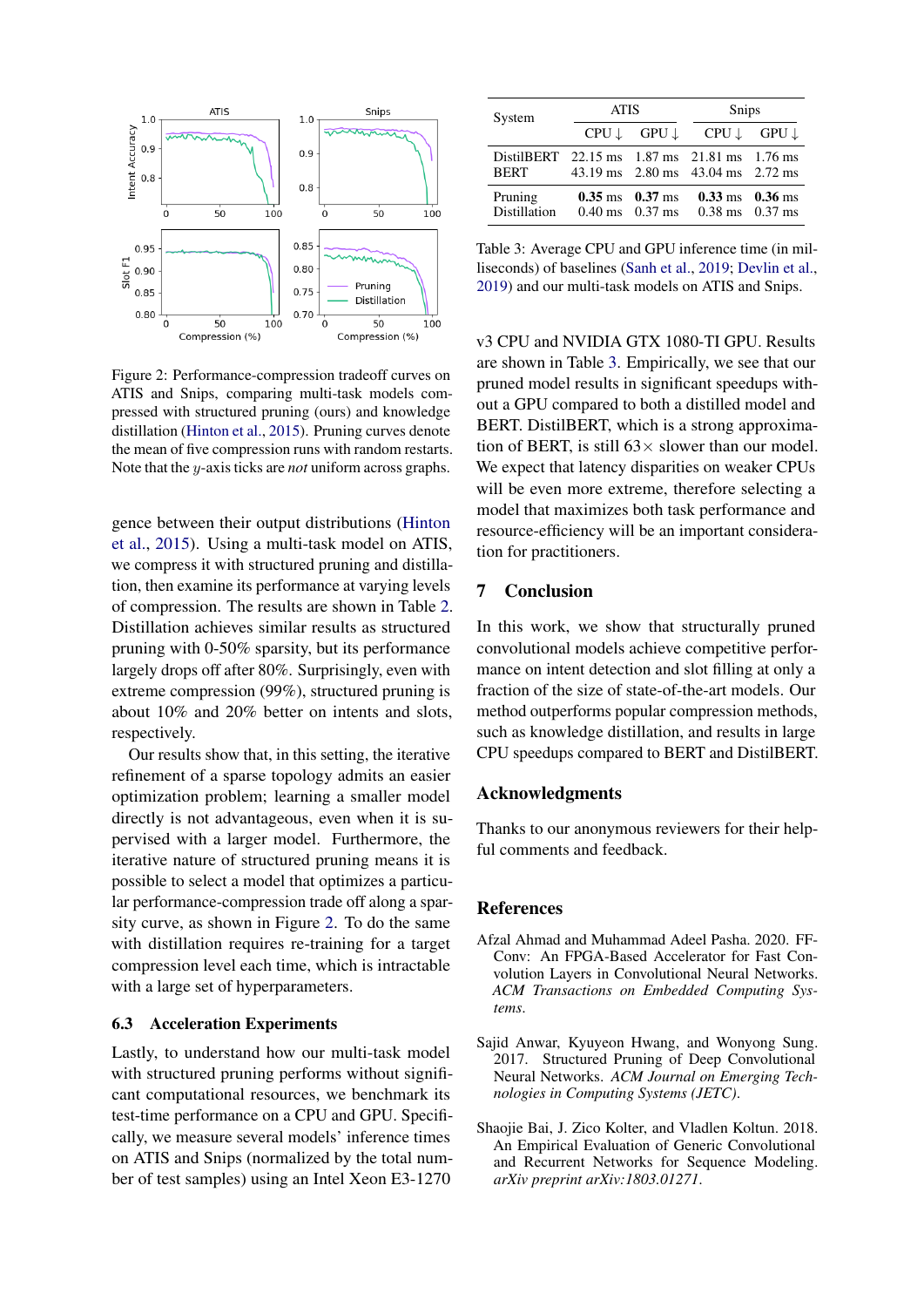- <span id="page-5-9"></span>Daniel G. Bobrow, Ronald M. Kaplan, Martin Kay, Donald A. Norman, Henry S. Thompson, and Terry Winograd. 1977. GUS, A Frame-Driven Dialog System. *Artificial Intelligence*.
- <span id="page-5-5"></span>Yu Cheng, Duo Wang, Pan Zhou, and Tao Zhang. 2017. A Survey of Model Compression and Acceleration for Deep Neural Networks. *arXiv preprint arXiv:1710.09282*.
- <span id="page-5-16"></span>Ronan Collobert, Jason Weston, Léon Bottou, Michael Karlen, Koray Kavukcuoglu, and Pavel P. Kuksa. 2011. Natural Language Processing (Almost) from Scratch. *Journal of Machine Learning Research (JMLR)*.
- <span id="page-5-1"></span>Alice Coucke, Alaa Saade, Adrien Ball, Théodore Bluche, Alexandre Caulier, David Leroy, Clément Doumouro, Thibault Gisselbrecht, Francesco Caltagirone, Thibaut Lavril, Maël Primet, and Joseph Dureau. 2018. Snips Voice Platform: an embedded Spoken Language Understanding system for private-by-design voice interfaces. *arXiv preprint arXiv:1805.10190*.
- <span id="page-5-2"></span>Shrey Desai, Geoffrey Goh, Arun Babu, and Ahmed Aly. 2020. Lightweight Convolutional Representations for On-Device Natural Language Processing. *arXiv preprint arXiv:2002.01535*.
- <span id="page-5-0"></span>Jacob Devlin, Ming-Wei Chang, Kenton Lee, and Kristina Toutanova. 2019. BERT: Pre-training of Deep Bidirectional Transformers for Language Understanding. In *Proceedings of the Conference of the North American Chapter of the Association for Computational Linguistics: Human Language Technologies (NAACL-HLT)*.
- <span id="page-5-7"></span>Jonathan Frankle and Michael Carbin. 2019. The Lottery Ticket Hypothesis: Finding Sparse, Trainable Neural Networks. In *Proceedings of the International Conference on Learning Representations (ICLR)*.
- <span id="page-5-11"></span>Jianfeng Gao, Michel Galley, and Lihong Li. 2018. Neural Approaches to Conversational AI. In *Proceedings of the 56th Annual Meeting of the Association for Computational Linguistics (NAACL): Tutorial Abstracts*.
- <span id="page-5-15"></span>Jonas Gehring, Michael Auli, David Grangier, Denis Yarats, and Yann N. Dauphin. 2017. Convolutional Sequence to Sequence Learning. In *Proceedings of the International Conference on Machine Learning (ICML)*.
- <span id="page-5-19"></span>Chih-Wen Goo, Guang Gao, Yun-Kai Hsu, Chih-Li Huo, Tsung-Chieh Chen, Keng-Wei Hsu, and Yun-Nung Chen. 2018. Slot-Gated Modeling for Joint Slot Filling and Intent Prediction. In *Proceedings of the Conference of the North American Chapter of the Association for Computational Linguistics: Human Language Technologies (NAACL-HLT)*.
- <span id="page-5-13"></span>Mitchell A Gordon, Kevin Duh, and Nicholas Andrews. 2020. Compressing BERT: Studying the Effects of Weight Pruning on Transfer Learning. *arXiv preprint arXiv:2002.08307*.
- <span id="page-5-20"></span>Yunhui Guo. 2018. A Survey on Methods and Theories of Quantized Neural Networks. *arXiv preprint arXiv:1808.04752*.
- <span id="page-5-3"></span>Sonal Gupta, Rushin Shah, Mrinal Mohit, Anuj Kumar, and Mike Lewis. 2018. Semantic Parsing for Task Oriented Dialog using Hierarchical Representations. In *Proceedings of the Conference on Empirical Methods in Natural Language Processing (EMNLP)*.
- <span id="page-5-8"></span>Song Han, Huizi Mao, and William J. Dally. 2016. Deep Compression: Compressing Deep Neural Network with Pruning, Trained Quantization and Huffman Coding. In *Proceedings of the International Conference on Learning Representations (ICLR)*.
- <span id="page-5-4"></span>Charles T. Hemphill, John J. Godfrey, and George R. Doddington. 1990. The ATIS Spoken Language Systems Pilot Corpus. In *Speech and Natural Language: Proceedings of a Workshop Held at Hidden Valley, Pennsylvania*.
- <span id="page-5-10"></span>Matthew Henderson. 2015. Machine Learning for Dialog State Tracking: A Review. In *Proceedings of The First International Workshop on Machine Learning in Spoken Language Processing*.
- <span id="page-5-21"></span>Geoffrey E. Hinton, Oriol Vinyals, and Jeffrey Dean. 2015. Distilling the Knowledge in a Neural Network. *arXiv preprint arXiv:1503.02531*.
- <span id="page-5-12"></span>Xiaoqi Jiao, Yichun Yin, Lifeng Shang, Xin Jiang, Xiao Chen, Linlin Li, Fang Wang, and Qun Liu. 2020. TinyBERT: Distilling BERT for Natural Language Understanding. *arXiv preprint arXiv:1909.10351*.
- <span id="page-5-6"></span>Yoon Kim. 2014. Convolutional Neural Networks for Sentence Classification. In *Proceedings of the Conference on Empirical Methods in Natural Language Processing (EMNLP)*.
- <span id="page-5-17"></span>Diederik P. Kingma and Jimmy Ba. 2015. Adam: A Method for Stochastic Optimization. *Proceedings of the International Conference on Learning Representations (ICLR)*.
- <span id="page-5-14"></span>Zornitsa Kozareva and Sujith Ravi. 2018. Fast & Small On-device Neural Networks for Short Text Natural Language Processing. In *Proceedings of the NeurIPS Workshop on Machine Learning on the Phone and other Consumer Devices (MLPCD)*.
- <span id="page-5-18"></span>Yann LeCun, John S. Denker, and Sara A. Solla. 1990. Optimal Brain Damage. In *Proceedings of the Conference on Neural Information Processing Systems (NeurIPS)*.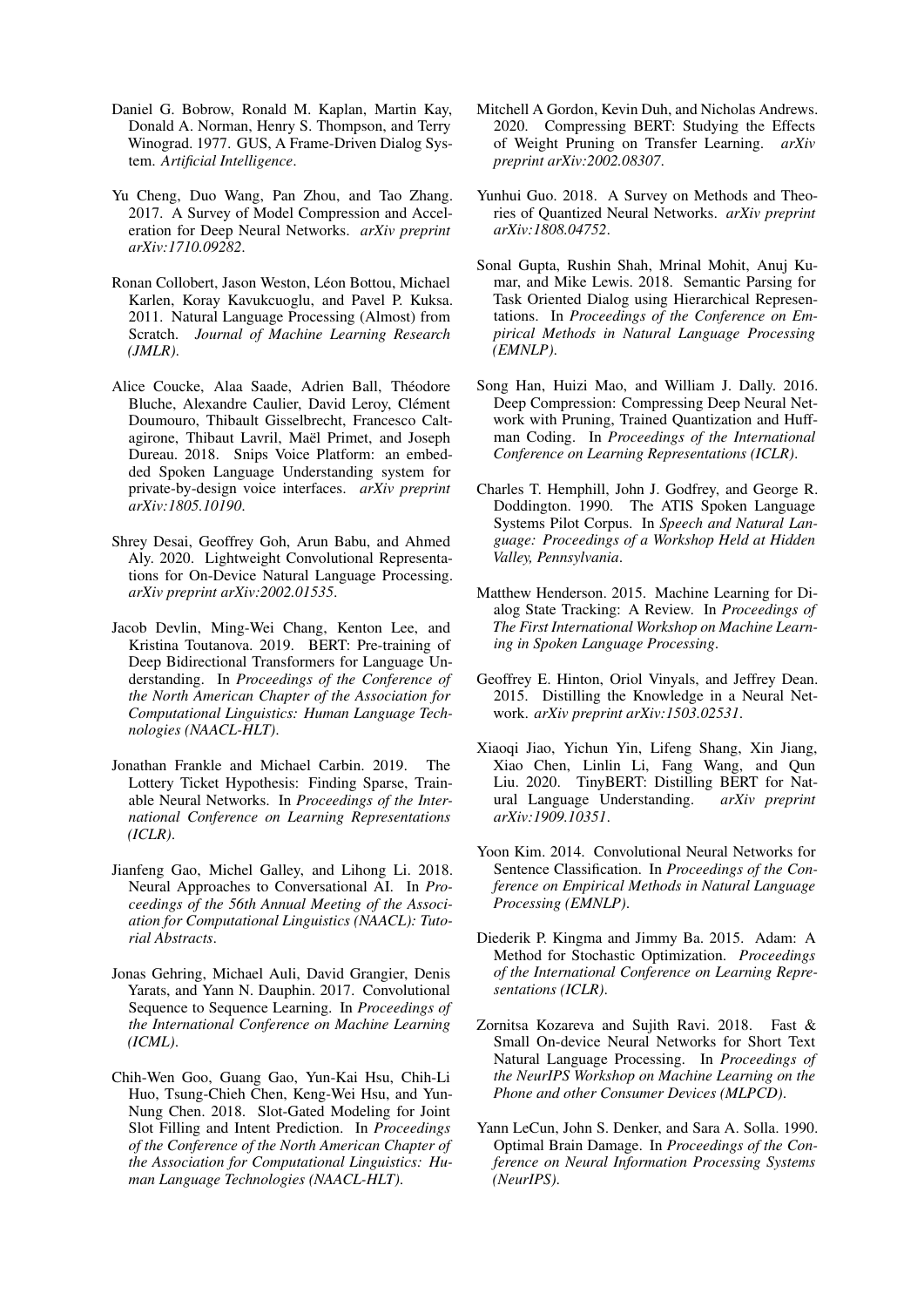- <span id="page-6-4"></span>Hao Li, Asim Kadav, Igor Durdanovic, Hanan Samet, and Hans Peter Graf. 2017. Pruning Filters for Efficient ConvNets. In *Proceedings of the International Conference on Learning Representations (ICLR)*.
- <span id="page-6-2"></span>Ziheng Lin, Yan Gu, and Samarjit Chakraborty. 2010. Tuning Machine-Learning Algorithms for Battery-Operated Portable Devices. In *Proceedings of the Asia Information Retrieval Symposium (AIRS)*.
- <span id="page-6-17"></span>Bing Liu and Ian Lane. 2016. Attention-Based Recurrent Neural Network Models for Joint Intent Detection and Slot Filling. In *Proceedings of the Annual Conference of the International Speech Communication Association (INTERSPEECH)*.
- <span id="page-6-3"></span>Andrea K. McIntosh, Safwat Hassan, and Abram Hindle. 2018. What can Android mobile app developers do about the energy consumption of machine learning? *Empirical Software Engineering*.
- <span id="page-6-18"></span>Pavlo Molchanov, Stephen Tyree, Tero Karras, Timo Aila, and Jan Kautz. 2016. Pruning Convolutional Neural Networks for Resource Efficient Inference. In *Proceedings of the International Conference on Learning Representations (ICLR)*.
- <span id="page-6-15"></span>Jeffrey Pennington, Richard Socher, and Christopher Manning. 2014. GloVe: Global Vectors for Word Representation. In *Proceedings of the Conference on Empirical Methods in Natural Language Processing (EMNLP)*.
- <span id="page-6-19"></span>Kaveena Persand, Andrew Anderson, and David Gregg. 2020. Composition of Saliency Metrics for Channel Pruning with a Myopic Oracle. *arXiv preprint arXiv:2004.03376*.
- <span id="page-6-1"></span>Libo Qin, Wanxiang Che, Yangming Li, Haoyang Wen, and Ting Liu. 2019. A Stack-Propagation Framework with Token-Level Intent Detection for Spoken Language Understanding. In *Proceedings of the Conference on Empirical Methods in Natural Language Processing and the International Joint Conference on Natural Language Processing (EMNLP-IJCNLP)*.
- <span id="page-6-7"></span>Abhinav Rastogi, Xiaoxue Zang, Srinivas Sunkara, Raghav Gupta, and Pranav Khaitan. 2020. Towards Scalable Multi-domain Conversational Agents: The Schema-Guided Dialogue Dataset. In *Proceedings of the AAAI Conference on Artificial Intelligence (AAAI)*.
- <span id="page-6-12"></span>Sujith Ravi and Zornitsa Kozareva. 2018. Self-Governing Neural Networks for On-Device Short Text Classification. In *Proceedings of the Conference on Empirical Methods in Natural Language Processing (EMNLP)*.
- <span id="page-6-0"></span>Victor Sanh, Lysandre Debut, Julien Chaumond, and Thomas Wolf. 2019. DistilBERT, a distilled version of BERT: smaller, faster, cheaper and lighter. *arXiv preprint: arXiv:1910.01108*.
- <span id="page-6-16"></span>Nitish Srivastava, Geoffrey E. Hinton, Alex Krizhevsky, Ilya Sutskever, and Ruslan Salakhutdinov. 2014. Dropout: A Simple Way to Prevent Neural Networks from Overfitting. *Journal of Machine Learning Research (JMLR)*.
- <span id="page-6-10"></span>Raphael Tang, Yao Lu, Linqing Liu, Lili Mou, Olga Vechtomova, and Jimmy Lin. 2019. Distilling Task-Specific Knowledge from BERT into Simple Neural Networks. *arXiv preprint arXiv:1903.12136*.
- <span id="page-6-21"></span>Erik F. Tjong and Kim Sang. 2000. Transforming a chunker to a parser. In *Proceedings of the Meeting of Computational Linguistics in the Netherlands (CLIN)*.
- <span id="page-6-14"></span>Ashish Vaswani, Noam Shazeer, Niki Parmar, Jakob Uszkoreit, Llion Jones, Aidan N. Gomez, Lukasz Kaiser, and Illia Polosukhin. 2017. Attention is All you Need. In *Proceedings of the Conference on Neural Information Processing Systems (NeurIPS)*.
- <span id="page-6-13"></span>Yu Wang, Yilin Shen, and Hongxia Jin. 2018. A Bi-Model Based RNN Semantic Frame Parsing Model for Intent Detection and Slot Filling. In *Proceedings of the Conference of the North American Chapter of the Association for Computational Linguistics: Human Language Technologies (NAACL-HLT)*.
- <span id="page-6-8"></span>Krzysztof Wróbel, Marcin Pietro, Maciej Wielgosz, Michal Karwatowski, and Kazimierz Wiatr. 2018. Convolutional neural network compression for natural language processing. *arXiv preprint arXiv:1805.10796*.
- <span id="page-6-6"></span>Zhao Yan, Nan Duan, Peng Chen, Ming Zhou, Jianshe Zhou, and Zhoujun Li. 2017. Building Task-Oriented Dialogue Systems for Online Shopping. In *Proceedings of the AAAI Conference on Artificial Intelligence (AAAI)*.
- <span id="page-6-11"></span>Hong-Jun Yoon, Sarah Robinson, J. Blair Christian, John X. Qiu, and Georgia D. Tourassi. 2018. Filter pruning of Convolutional Neural Networks for text classification: A case study of cancer pathology report comprehension. In *Proceedings of the IEEE EMBS International Conference on Biomedical & Health Informatics (BHI)*.
- <span id="page-6-5"></span>Zhou Yu, Ziyu Xu, Alan W Black, and Alexander Rudnicky. 2016. Strategy and Policy Learning for Non-Task-Oriented Conversational Systems. In *Proceedings of the Annual Meeting of the Special Interest Group on Discourse and Dialogue (SIGDIAL)*.
- <span id="page-6-9"></span>Ofir Zafrir, Guy Boudoukh, Peter Izsak, and Moshe Wasserblat. 2019. Q8BERT: Quantized 8Bit BERT. *arXiv preprint arXiv:1910.06188*.
- <span id="page-6-20"></span>Chenwei Zhang, Yaliang Li, Nan Du, Wei Fan, and Philip Yu. 2019. Joint Slot Filling and Intent Detection via Capsule Neural Networks. In *Proceedings of the Annual Meeting of the Association for Computational Linguistics (ACL)*.